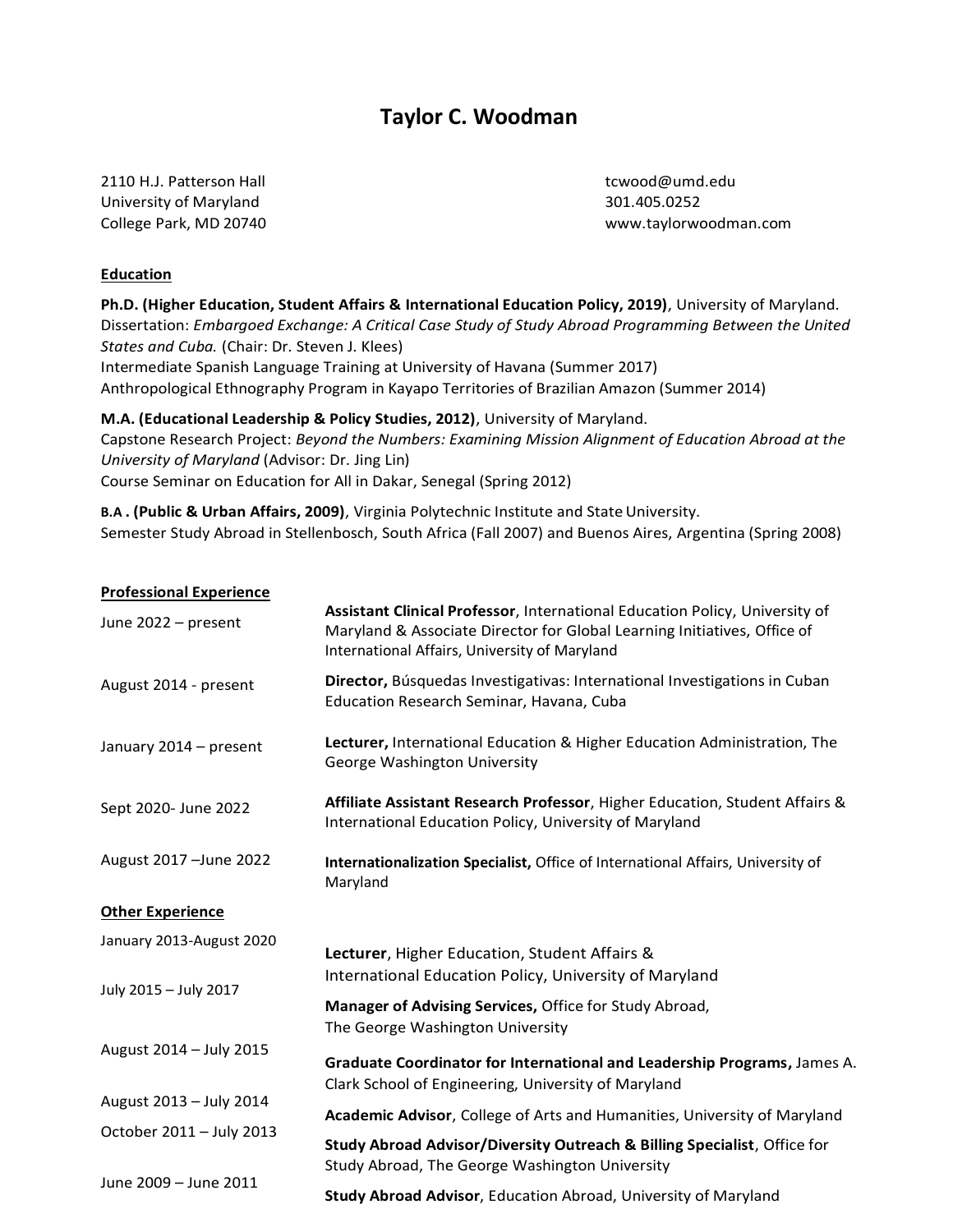# **Peer-Reviewed Publications**

- Woodman, T.C. (2019). Embargoed exchanges: Critical issues in U.S. and Cuban academic [Special issue: The construction of knowledge in higher education studies: A Southern perspective]. *Education Policy Analysis Archive.*
- Niehaus, E., Woodman, T.C., Wegener, A., Bryan, A., Hill, E. (2019). Student learning outcomes: What instructors emphasize in short-term study abroad. *Frontiers: The Interdisciplinary Journal of Study Abroad.*
- Woodman, T.C. (2018). New destinations in study abroad: Examining U.S. university expansion efforts in Cuba. *The Journal of Comparative & International Higher Education.* DOI 10.32674/jcihe.v10iWinter.696
- Niehaus, E., Holder, C., Rivera, M., Garcia, C. E., Woodman, T.C., Dierberger, J. (2017). Exploring integrative learning in service-based alternative breaks. *The Journal of Higher Education*. DOI 10.1080/00221546.2017.1313086.

# **Book Chapters and Other Publications**

- Woodman, T.C., Gombin-Sperling, J. & Najeeullah, Q.S. (2022). Chapter 6: Dismantling exclusive practices: Application as a tool for inclusion. In H. Barclay Hamir and N. Gozik (Editors) *Deepening Impact through Inclusive Excellence in Education Abroad*. Forum on Education Abroad, Pennsylvania.
- Terentev, E., Woodman, T.C., Grigoryeva, A. & Minaeva, E.A.(2022). Academic (dis)engagement of international doctoral students at Russian universities. In M. Mohamad and J. Boyd (Editors) *International Student Support and Engagement: Innovative Practices for Universities.* Routledge Series on Global Mobility. Abingdon, UK: Taylor & Francis.
- Woodman, T. C. & Punteney, K. (2016). Chapter 18: Graduate Education in Context: preparing scholarpractitioners as future international education leaders. In B. Streitwieser and A. Ogden (Editors) *International Higher Education's Scholar-Practitioners: Bridging Research and Practice.* Oxford, UK: Symposium Books.
- Woodman, T.C., DeNapoli, S & Skiba, J. (2016). Global Identities: exploring study abroad student narratives through digital storytelling. In H.C. Saulny and S. Swazye (Editors) *Innovation in Diversity and Inclusion: Advancing The George Washington University's commitment to academic excellence.*
- Nessas, D., Wood, T. C. & Woods, M.L. (2014). A practice in solidarity: A U.S. perspective on Cuban higher education. *International Educator.* 23 (6), 49-51.

# **Grants**

*Global Virtual Exchanges- Teaching Innovation Grant* Project Co-Facilitator UMD's Provost's Office, \$2,500

*Global Classrooms Design Sprint- Teaching Innovation Grant*  Co-Author/Project Co-Facilitator Provost's Office, \$39,000

*Global Classrooms Initiative for International Virtual Exchange: Embargoed Dialogues* Principal Investigator Office of International Affairs, \$10,000 Department of Counseling, Higher Education & Special Education, \$2,000

*Innovation in Diversity and Inclusion: Global Identities-Digital Storytelling Project* Principal Investigator

Office of Diversity and Inclusion, \$5,000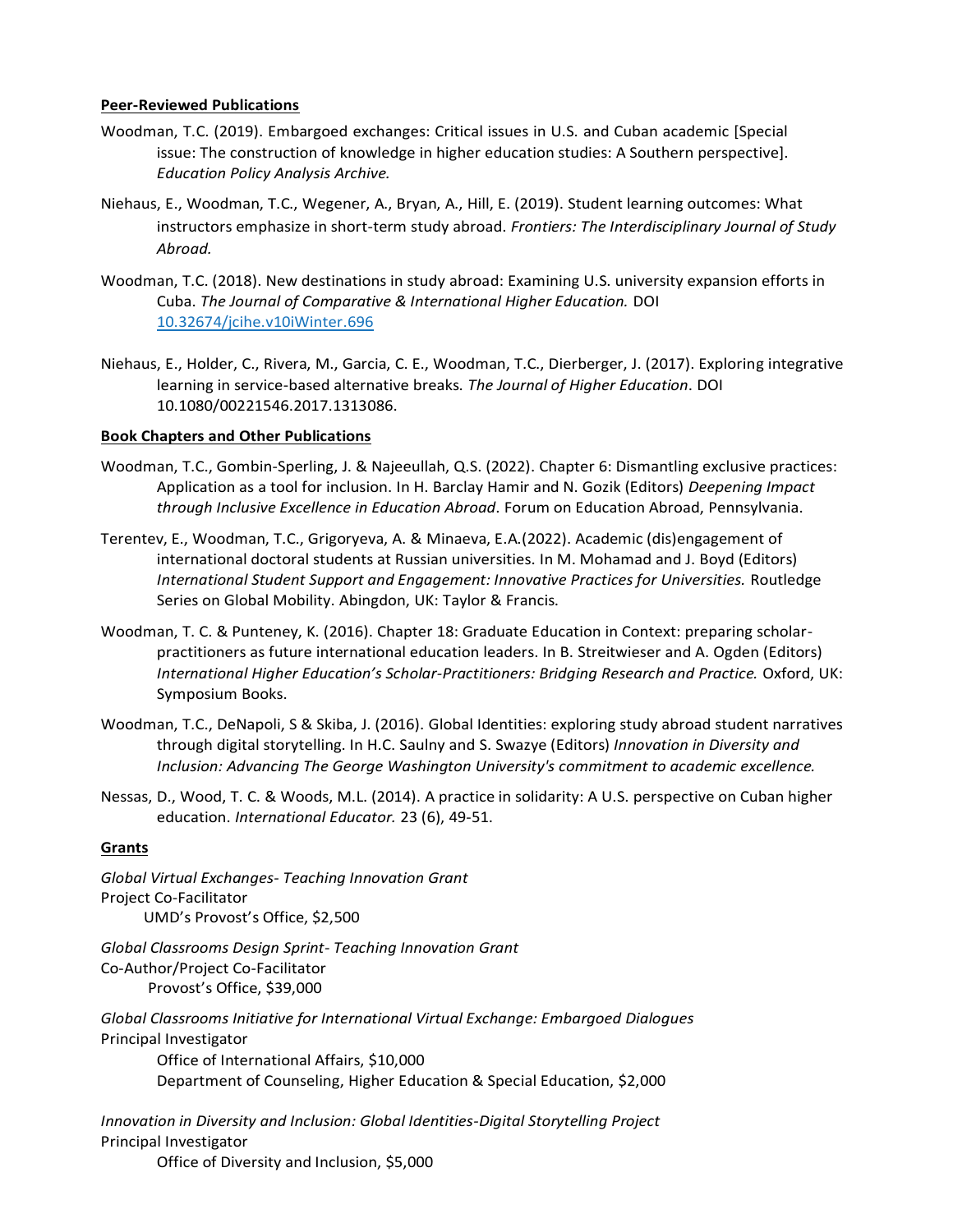*Staff Exchange: Enhancing Service-Learning Capacity in Legon, Ghana* Recipient University Studies Abroad Consortium (USAC), \$2,500

## **Peer-Reviewed Conference Presentations**

- Woodman, T.C. (2019, April). *Capitalizing on Cuba: Exploration of U.S. Study Abroad Programming in Cuba.* Roundtable presentation at CIES annual meeting, San Francisco, CA.
- McCullers, M., Woodman, T.C., & Berger, L. (2019, March). *Advancing Our Practice: Inclusion Strategies for Students and Staff Onsite.* Presentation at Diversity Abroad's annual conference, Boston, MA.
- Serrano, M., Woodman, T.C., Jones, A. (2018, April). *Creating Faculty Communities of Practice to Move Diversity Initiatives Forward*. Presentation at Diversity Abroad's annual conference, Miami, FL.
- Garcia, G., Woodman T.C., Ginsburg, M. (2018, March). *Intercambio Entre los Resultados de la Educación Cubana y E.E.U.U.* Roundtable presentation at CIES annual meeting, Mexico City, Mexico.
- Lutjens, S., Woodman, T.C. (2017, March). *Academic Exchange in Cuba: Busquedas Investigativas' 20 Year History.* Paper presentation at CIES annual meeting, Atlanta, GA.
- Woodman, T.C., Serrano, M., Vinski, N. (2016, April). *White Boy: Explorations of Identity & Privilege in Education Abroad.* Presentation at Diversity Abroad's annual conference, Atlanta, GA.
- Engel, L., Siczek, M., Woodman, T.C., Johnson, B. (2015, March). *Making Sense: Interpreting U.S. Global Education Initiatives.* Paper presentation at CIES annual meeting, Washington, DC.
- Woodman, T.C. (2015, April). Represent! Introduction to NAFSA's Subcommittee. Speed learning presentation at Diversity Abroad's annual conference, New Orleans, LA.
- Niehaus, E., Holder, C., Rivera, M., Garcia, C. E., Woodman, T.C., Dierberger, J. (2014, September). *Before, During and After: Exploring Students' Lives as a Context for Understanding Alternative Break Experiences.* Paper presentation at International Association on Research in Service-Learning and Community Engagement's annual meeting, New Orleans, LA.
- Young, D., Woodman, T.C., McDermott, N. (2014, November). *Breaking our Barriers: Becoming an Accessible Study Abroad Office.* Presentation at the annual CIEE conference, Baltimore, MD.
- Woodman, T.C. (2014, February). *International Service Learning: American Perceptions.* Annual meeting of Association of Cuban Educators, Havana, Cuba.
- Janicek, A., Rivers, L., Woodman, T.C., Young, E. (2014, April). *Leveraging Technology in Study Abroad*. Presentation at Diversity Abroad's annual conference, San Diego, CA.
- Woodman, T.C., Cook-Anderson, G. (2012, November). *Beyond Basic Outreach: Training Study Abroad Staff to Advise Diverse Students*. Presentation at NAFSA Region VIII annual conference, Alexandria, VA.
- Shaeffer, A., Woodman, T.C., Stob, B., Monarch, L. (2011, March). *On Alert (Or Warning)?: Model Approaches for Education Abroad and Department of State-Issues Travel Alerts and Warnings.*  Presentation at the annual FORUM on Education Abroad conference, Boston, MA.
- Woodman, T.C., Jessee, S., Baylor, R. (2010, November). *Advising and Supervising as a New Professional*. Presentation at NAFSA Region VIII annual conference, Richmond, VA.

#### **Invited Speeches and Presentations**

- Woodman, T.C., Hamir, H.B., Gozik, N. & Dietrich, A. (2021, September). *A House Where All Belong: Redesigning Education Abroad for Inclusion Excellence.* Webinar for Forum on Education Abroad.
- Woodman, T.C., Gombin-Sperling, J. & Najeeullah, Q.S. (2021, August*). Applications as a Tool for Inclusion*, You Belong Here Web Series for Institute for Study Abroad.
- Woodman, T.C., Windle, H., Anderson, C., Gusky, S. (2021, February). *Capacity Building & Digital*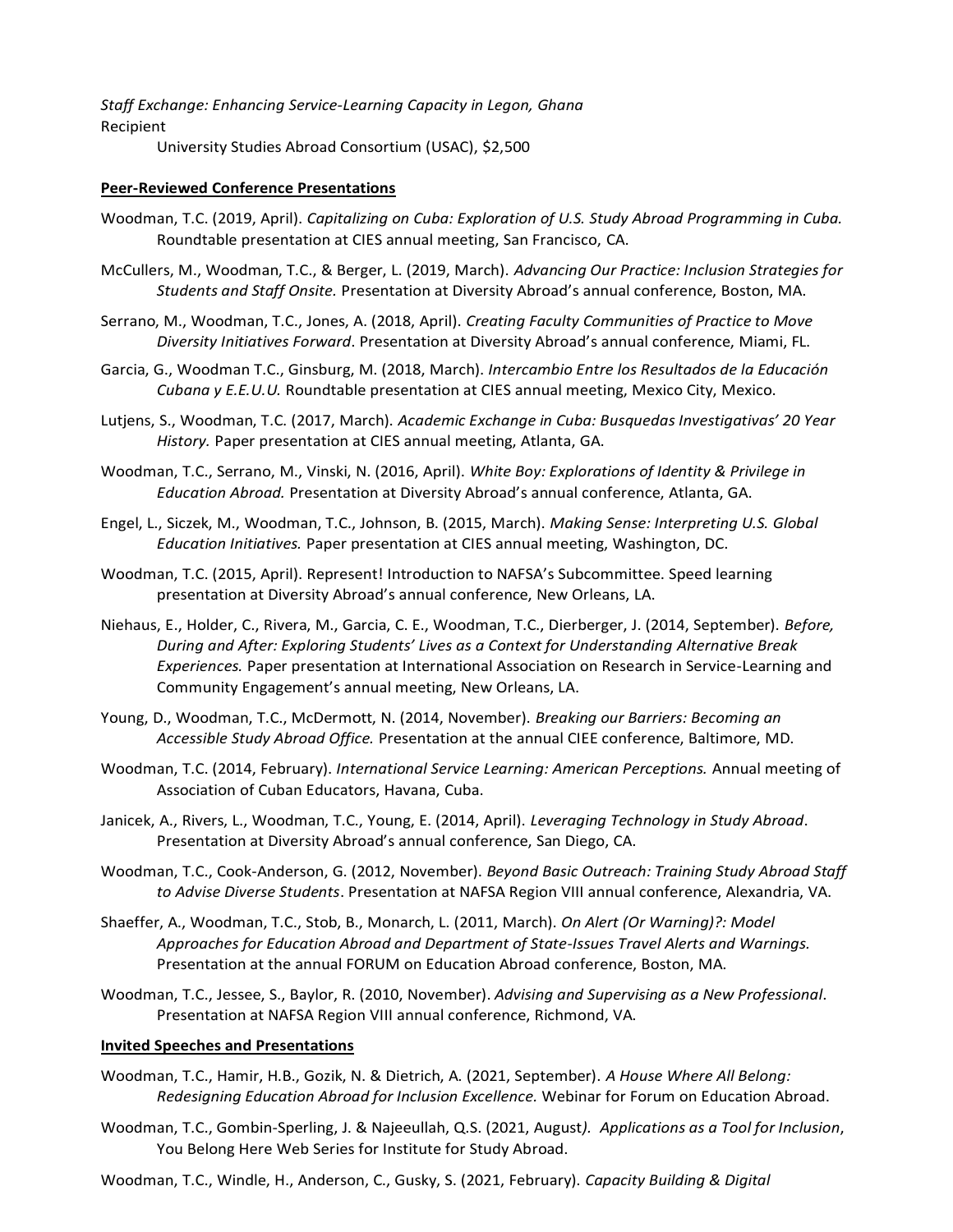*Internationalization*. Webinar for IDEAS Program – U.S. Department of State & World Learning.

- Woodman, T.C. (2020, September). *Virtual Exchange as Alternatives to Study Abroad.* Panel Discussion for U.S. Embassy in Malaysia/EducationUSA, Virtual.
- Woodman, T.C. (2018, September). *The Question of Mobility.* Panel Discussion for AACRAO's Fall Symposium Cuba: Education and Globalism in a Socialist Context, Washington, DC.
- Woodman, T.C. (2018, July). *We May Be Country but We Aren't Rednecks: Cultural Reflections from Appalachia.* Speech for Institute for Study Abroad's annual conference, Indianapolis, Indiana.
- Woodman, T.C. (2018, July). *Faculty Perceptions on Academic Travel to Cuba.* Presentation for NAFSA's Education Abroad Regulatory Summit, Washington, DC.
- Sacco, M., Woodman, T.C., Bernardo, S.,Braunger, J. (2017, November). *Cuba in Flux: Reflections on Study Abroad Program Administration in Cuba.* Presentation at NAFSA Region VIII annual conference, Morgantown, WV.
- Woodman, T.C. (2014, July). *Who Do You Represent?.* Virtual Presentation for ACPA's Commission for Global Dimensions of Student Development.
- Woodman, T.C. (2014, July). *Destination Unknown.* Virtual Presentation for ACPA's Commission for Global Dimensions of Student Development.
- Woodman, T.C., Lopez-McGee, L., Hildebrand, G. (2014, April). *Financing for Non-Traditional Students in Education Abroad.* Webinar facilitated for NAFSA: Association on International Educators.
- Woodman, T.C., Romito, L. Elliott, T.L., Kuziez, R. (2013, March). *Advising Religious and Non-Religious Students.* Invited Presentation for Diversity Abroad's annual conference, Chicago, IL.
- Woodman, T.C. (2013, October). *Maximizing Student Success with Scholarships.* Invited Presentation for IES Abroad's annual conference, Chicago, IL.
- Woodman, T.C. (2013, September). *Advising on Gilman Scholarship.* Webinar facilitated for Institute of International Education's Benjamin A, Gilman Scholarship.

#### **Teaching Experience**

### Graduate Courses Taught – University of Maryland

EDHI788I: Connecting Across a Disrupted World - Technology & Virtual Exchange in International Education

- $\Box$  Summer, 2021 9 students
- EDHI798: Critical Internationalization Doctoral Research Seminar
	- $\Box$  Summer, 2021 2 students

EDHI788T: Seminar on International Education Exchange and Cultural Experiences

- $\Box$  Spring, 2021 8 students
- $\Box$  Summer, 2020 5 students
- $\Box$  Summer, 2019 4 students
- $\Box$  Summer, 2018 3 students
- $\Box$  Winter, 2017 3 students
- $\Box$  Winter, 2016 4 students
- $\Box$  Spring, 2014 6 students

EDHI788X: Embargoed Dialogues-Critical Studies in U.S. & Cuban Education

*Qualitative fieldwork seminar to Cuba*

- $\Box$  Spring, 2020 15 students
- $\Box$  Spring, 2019 19 students
- $\Box$  Spring, 2018 18 students
- $\Box$  Spring, 2017 21 students
- $\Box$  Spring, 2016 17 students
- $\Box$  Spring, 2015 10 students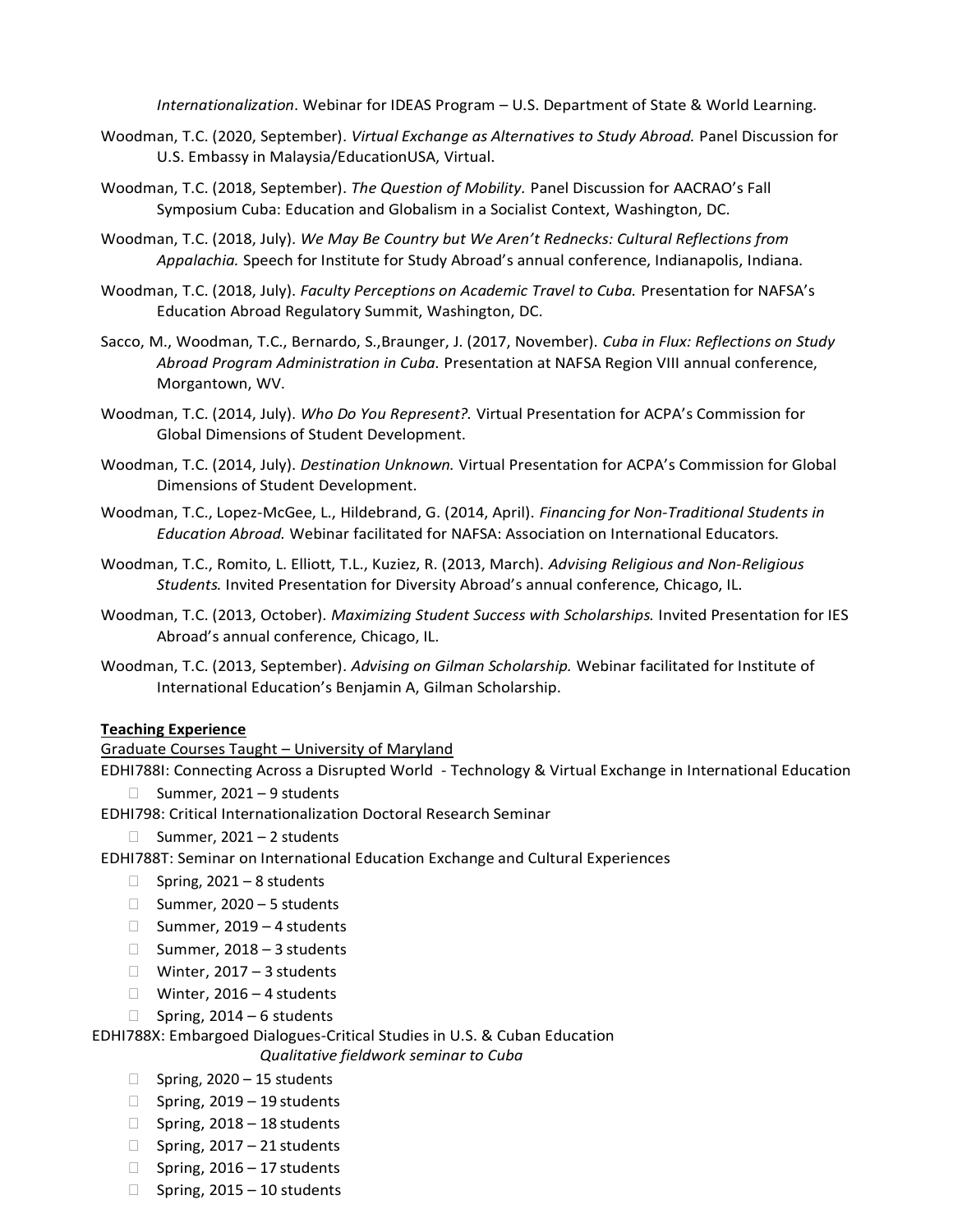EDHI750: International Higher Education

- □ Spring, 2020 7 students
- $\Box$  Fall, 2016 13 students

# Undergraduate Courses Taught/Co-Taught – University of Maryland

ENES472: Global Perspectives of International Business in Engineering & Technology

- $\Box$  Summer, 2015 18 students (study abroad course in Spain and the Netherlands)
- $\Box$  Spring, 2015 45 students (hybrid course)

 $\Box$  Fall, 2014 – 39 students (hybrid course)

BSGC338/LASC369: Global Service in Dominican Republic–

□ Winter, 2015-11 students (study abroad course in the Dominican Republic) UNIV 269: Connecting Across Cultures

□ Fall, 2011-25 students (online course for study abroadstudents)

UNIV 100: The Student in the University

 $\Box$  Fall, 2011 – 25 students

# Graduate Courses Taught – The George Washington University

EDUC8515: Comparative & International Higher Education

- $\Box$  Spring, 2022 8 students
- $\Box$  Spring, 2021 4 students
- $\Box$  Spring, 2020 6 Students

EDUC6640: Issues in Study Abroad

- $\Box$  Fall, 2021 14 students
- $\Box$  Fall, 2020 13 students
- $\Box$  Fall, 2019 13 students
- $\Box$  Fall, 2018 18 students
- $\Box$  Fall, 2017 18 students
- $\Box$  Spring, 2017 5 students
- $\Box$  Spring, 2015 18 students
- $\Box$  Spring, 2013 17 students

EDUC6630: Designing & Implementing Virtual Exchange Programs

- $\Box$  Spring, 2022 5 students
- $\Box$  Spring, 2021 6 students

# EDUC6630: International Experiences – Cuba (study abroad course)

- $\Box$  Spring, 2020 8 students
- $\Box$  Spring, 2019 10 students
- $\Box$  Spring, 2018 14 students
- $\Box$  Spring, 2017 9 students
- $\Box$  Spring, 2015 10 students

# Undergraduate Courses Taught– Dickinson College

# INTD390: Washington, DC Seminar

 $\Box$  Spring, 2021 - 9 students

LAST125: Introduction to Cuban Healthcare & Society (study abroad course in Cuba)

Summer, 2019 - 7 students

Graduate Courses Taught – American University

EDU614: International Education Exchange: Policies and Practices

 $\Box$  Fall, 2016 – 14 students

# **Student Advising & Mentorship**

Greg Weaver - Dissertation Committee Member, 2021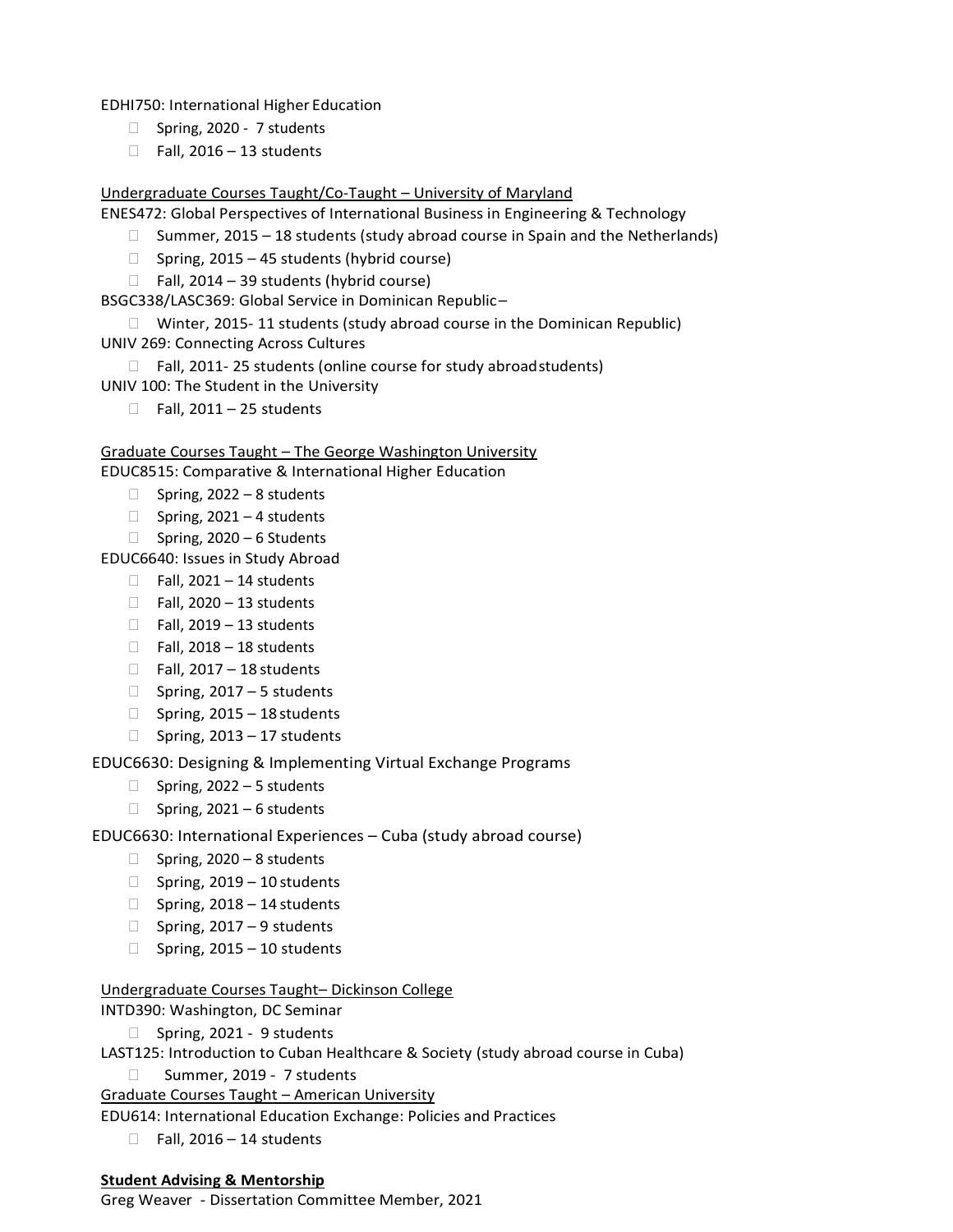Critical Internationalization Dissertation Support Group Facilitator, 8 Ph.D. students, 2021 Anna Grigoryeva - Fulbright Doctoral Student Advisor, 2021 – 2022 **Editorial Boards & Reviewing Activities**

### *Journal of International Students*

Assistant Editor, 2022-present Guest Editor – Special Issue on Virtual Exchange, 2021

*Frontiers: The Interdisciplinary Journal of Study Abroad* Editorial Board, 2019-present Editor Nominating Committee, 2020

*Journal of Critical Scholarship on Higher Education and Student Affairs* Editorial Board Reviewer, 2018-2020

## **Memberships**

Comparative and International Education Society (CIES)

Member, 2015 – present New Scholars Dissertation Mentor Workshop Participant, 2017 SIG: Study Abroad and International Students, Latin America Region

NAFSA: Association of International Educations Member, 2011 – present Co-Chair, Subcommittee on Underrepresentation in Education Abroad, 2014-2015 Region VIII Mentor, 2015

American Educational Research Association (AERA) Member, 2014-2018

American Association of Collegiate Registrars and Admissions Officers (AACRAO) Member, 2018-2020 The Cuba Project

#### Diversity Abroad

Member, 2011 – 2018 Chair, Task Force on High Financial Need Students, 2014-2015 Selected Participant, Future Leaders Summit, 2014 Institutional Lead, AID Road Map Assessment Lead, 2014

# **University and Professional Service**

U.S. Department of State, Speaker's Bureau Member, 2020 – present

Institute for Study Abroad (IFSA)

Executive Committee Member, 2017 – 2022 Chair, Inclusive Excellence Working Group, 2018-2021 Co-Facilitator, I@I Workshop on Inclusive Excellence, 2017 Mentor, I@I Workshop on Risk Management, 2014 Selected Participant, I@I Workshop on Assessment, 2013

Co-Chair, Steering Committee, Greater DC Area Fund for Education Abroad, 2018-2019

Reviewer, Critical Language Scholarship (CLS), American Councils, 2013-2019

Reviewer, Teachers for Global Classrooms, IREX, 2017 – present

Reviewer, Benjamin A. Gilman Scholarship, Institute of International Education, 2012-2017

Reviewer, White House Initiative on HBCU's All Stars Program, 2016

Member, Preview (Admissions) Committee, University of Maryland, Department of Counseling, Higher Education and Special Education, 2014